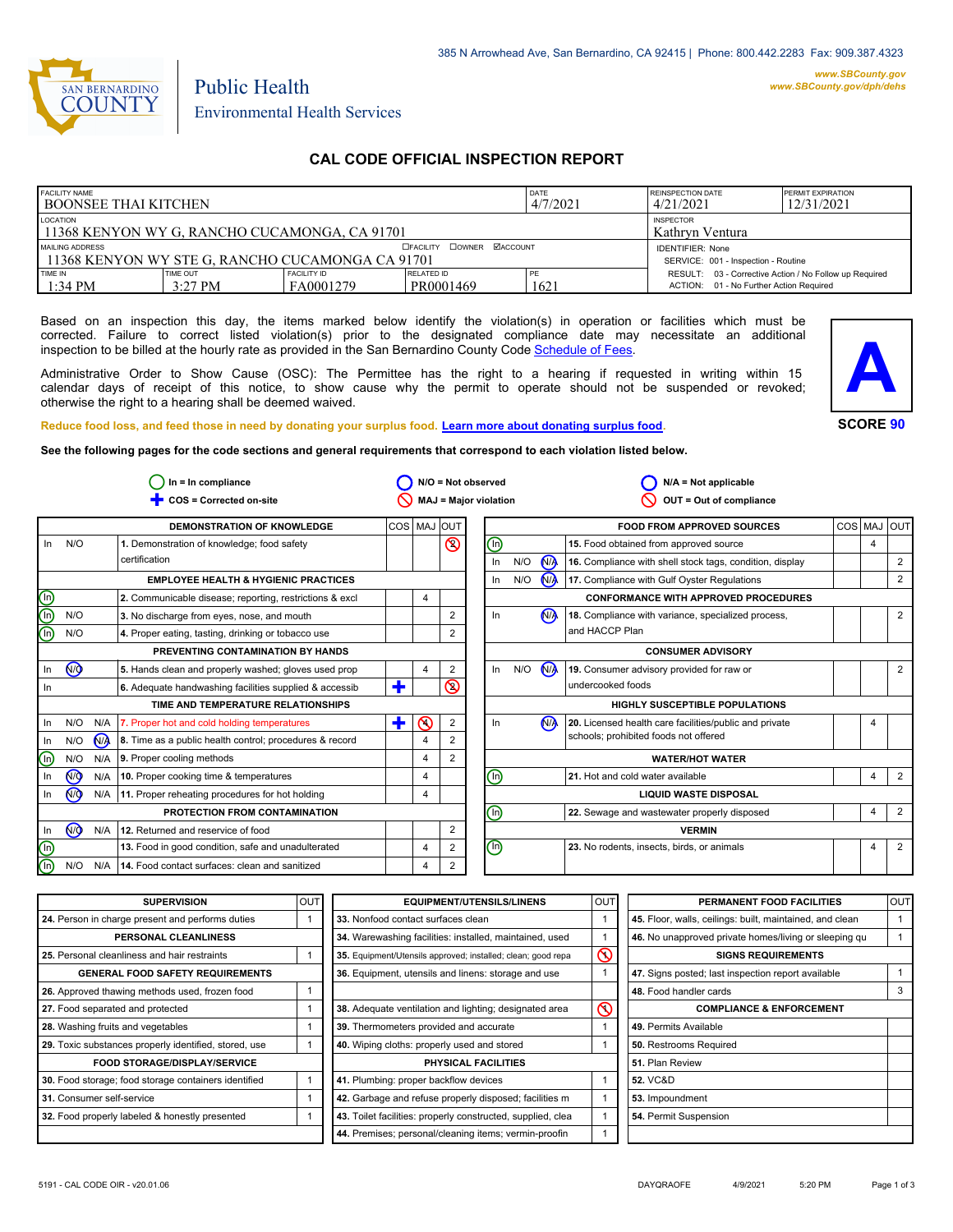

# **CAL CODE OFFICIAL INSPECTION REPORT**

| <b>FACILITY NAME</b> | <b>BOONSEE THAI KITCHEN</b>                                                                                                               |                                                                                                                                                                                                                                                                                                                                                                                                                                                                                                                                                                                                                                                                                                                                                                                                                                                                                                                                                                             | DATE<br>4/7/2021                    |              |  |  |  |  |
|----------------------|-------------------------------------------------------------------------------------------------------------------------------------------|-----------------------------------------------------------------------------------------------------------------------------------------------------------------------------------------------------------------------------------------------------------------------------------------------------------------------------------------------------------------------------------------------------------------------------------------------------------------------------------------------------------------------------------------------------------------------------------------------------------------------------------------------------------------------------------------------------------------------------------------------------------------------------------------------------------------------------------------------------------------------------------------------------------------------------------------------------------------------------|-------------------------------------|--------------|--|--|--|--|
| <b>LOCATION</b>      | 11368 KENYON WY G, RANCHO CUCAMONGA, CA 91701                                                                                             |                                                                                                                                                                                                                                                                                                                                                                                                                                                                                                                                                                                                                                                                                                                                                                                                                                                                                                                                                                             | <b>INSPECTOR</b><br>Kathryn Ventura |              |  |  |  |  |
|                      |                                                                                                                                           | <b>7. PROPER HOT AND COLD HOLDING TEMPERATURES</b>                                                                                                                                                                                                                                                                                                                                                                                                                                                                                                                                                                                                                                                                                                                                                                                                                                                                                                                          |                                     | <b>MAJOR</b> |  |  |  |  |
| <b>POINTS</b>        | Compliance date not specified<br>Complied on 4/7/2021<br>Violation Reference - HSC -<br>113996, 113998, 114037                            | Inspector Comments: 1. The following cold holding violations were observed at time of inspection:<br>- Approximately twenty four (24) eggs measured at 78-80F on preparation table<br>- Cut tomatoes measured at 67.9F in Blue Air small cold holding/preparation unit across stove<br>Manager stated that eggs are left out for only 1-2 hours during preparation hours. Did not observe preparation<br>at the time of inspection. Manager stated cut tomatoes were placed in refrigeration unit at 11:30 AM.<br>2. One (1) small zip lock bag of cooked crab meat in microwave measured at 99-103F<br>Manager stated that crab meat was for an order of fried rice. Did not observe preparation at the time of<br>inspection.<br>Maintain all potentially hazardous foods in cold holding at 41F or below or hot holding at 135F or above at all<br>times.<br>NOTE: Corrected on site. Manager returned items to refrigeration unit to lower temperature to 41F or below. |                                     |              |  |  |  |  |
|                      | Violation Description: Potentially hazardous foods shall be held at or below 41F or at or above 135F. (113996, 113998, 114037, 114343(a)) |                                                                                                                                                                                                                                                                                                                                                                                                                                                                                                                                                                                                                                                                                                                                                                                                                                                                                                                                                                             |                                     |              |  |  |  |  |
|                      | More Information: http://www.sbcounty.gov/uploads/dph/dehs/Depts/EnvironmentalHealth/FormsPublications/Food_Danger_Zone.pdf               |                                                                                                                                                                                                                                                                                                                                                                                                                                                                                                                                                                                                                                                                                                                                                                                                                                                                                                                                                                             |                                     |              |  |  |  |  |

### **1. DEMONSTRATION OF KNOWLEDGE; FOOD SAFETY CERTIFICATION**

**Compliance date not specified Complied on 4/7/2021 Violation Reference - HSC - 113947-113947.1 POINTS**

**2**

**Inspector Comments:** Upon questioning, employee stated that dishes are soaked in sanitizer for 10-20 seconds. Manager stated that Quaternary Ammonium sanitizer was used for dishes.

Ensure the following at all times:

1) Appropriate sanitizer concentrations and contact time are as follows:

- Quaternary Ammonium shall be between 200-400 parts per million for 1 minute

- Chlorine shall be between 100-200 parts per million for 30 seconds

Educated on site.

**Violation Description:** All food employees shall have adequate knowledge of and be trained in food safety as it relates to their assigned duties. (113947) Food facilities that prepare, handle or serve non-prepackaged potentially hazardous food, shall have an employee who has passed an approved food safety certification examination. (113947-113947.1)

**More Information: <http://www.sbcounty.gov/uploads/dph/dehs/Depts/EnvironmentalHealth/FormsPublications/FoodSafetyPracticesOverview.pdf>**

# **6. ADEQUATE HANDWASHING FACILITIES SUPPLIED & ACCESSIBLE**

| <b>POINTS</b> | Compliance date not specified                 | Inspector Comments: Observed large trash bin placed in front of hand washing sink in back kitchen area. |
|---------------|-----------------------------------------------|---------------------------------------------------------------------------------------------------------|
|               | Complied on 4/7/2021<br>Violation Reference - | Ensure hand washing facilities are clean, unobstructed, and accessible at all times for employee use.   |
|               |                                               | Corrected on site. Manager moved trash bin away from hand sink.                                         |

**Violation Description:** Handwashing soap and towels or drying device shall be provided in dispensers; dispensers shall be maintained in good repair. (113953.2) Adequate facilities shall be provided for hand washing. (113953, 113953.1, 114067(f)). Handwashing sink is not separated from a warewashing sink by a 6 inch high metal splashguard or 24 inch separation. (113953) Handwashing sinks shall not be obstructed, inaccessible, used improperly or kept unclean. (113953.1)

### **35. EQUIPMENT/UTENSILS - APPROVED; INSTALLED; CLEAN; GOOD REPAIR, CAPACITY**

**Compliance date not specified Not In Compliance Violation Reference - HSC - 114130, 114130.1, 114130 POINTS 1**

**Inspector Comments:** 1. Observed ice build up on filters in the back of the cold holding unit across stove. 2. Observed heavy food build up on gaskets in several cold holding units.

Maintain all equipment clean and in good repair.

**Violation Description:** All utensils and equipment shall be fully operative and in good repair. (114175). All utensils and equipment shall be approved, installed properly, and meet applicable standards. (114130, 114130.1, 114130.2, 114130.3, 114130.4, 114130.5, 114132, 114133, 114137, 114139, 114153, 114155, 114163, 114165, 114167, 114169, 114177, 114180, 114182)